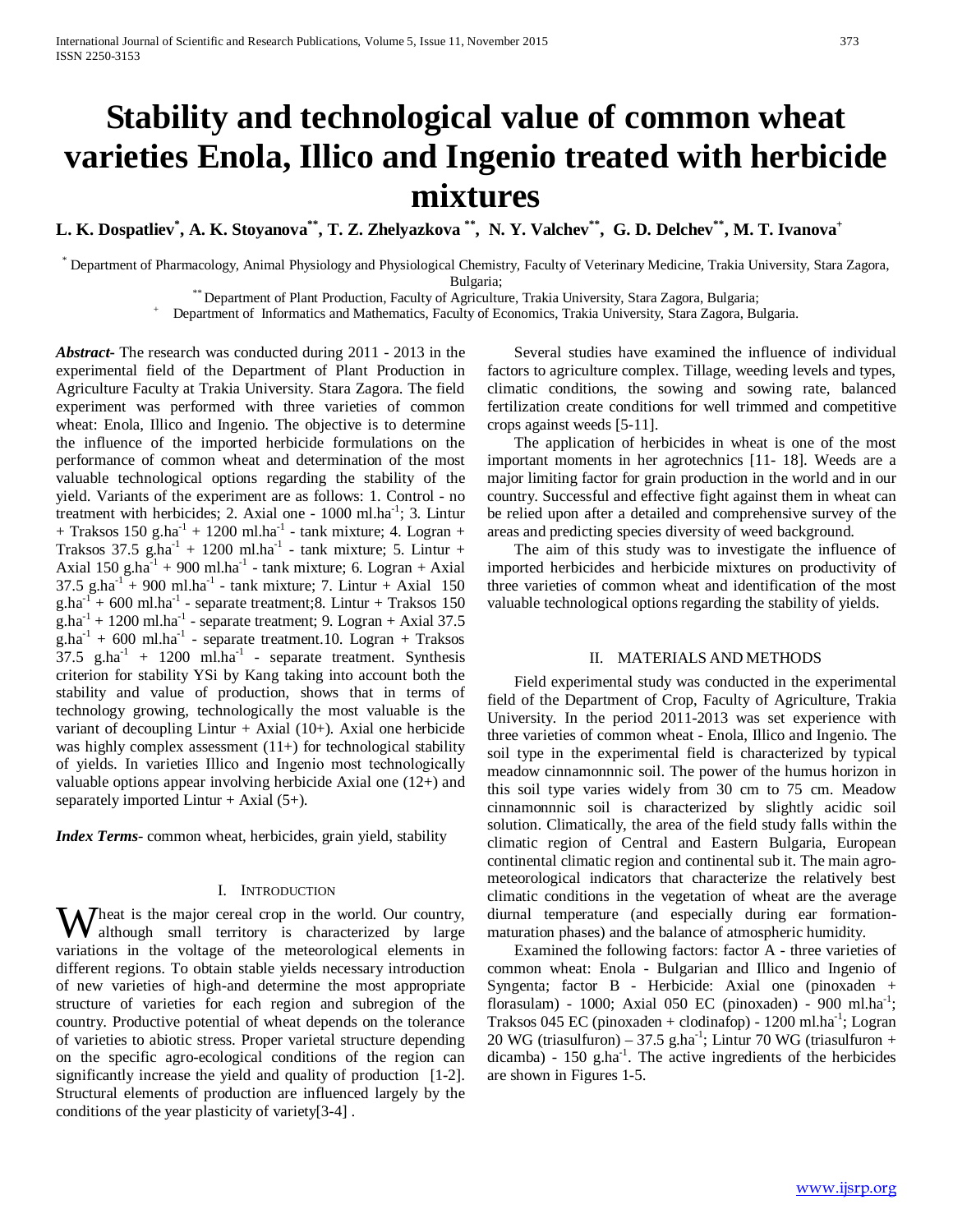





Variants of the experience are:

- 1. Control no treatment with herbicides;
- 2. Axial one  $1000$  ml.ha<sup>-1</sup>;
- 3. Lintur + Traksos  $150$  g.ha<sup>-1</sup> +  $1200$  ml.ha<sup>-1</sup> tank mixture;
- 4. Logran + Traksos  $37.\overline{5}$  g.ha<sup>-1</sup> + 1200 ml.ha<sup>-1</sup> tank mixture;
- 5. Lintur + Axial 150 g.ha $^{-1}$  + 900 ml.ha<sup>-1</sup> tank mixture;
- 6. Logran + Axial  $37.5$  g.ha<sup>-1</sup> + 900 ml.ha<sup>-1</sup> tank mixture;
- 7. Lintur + Axial  $150$  g.ha<sup>-1</sup> + 600 ml.ha<sup>-1</sup> separate treatment;
- 8. Lintur + Traksos  $150$  g.ha<sup>-1</sup> +  $1200$  ml.ha<sup>-1</sup> separate treatment;
- 9. Logran + Axial  $37.5$  g.ha<sup>-1</sup> + 600 ml.ha<sup>-1</sup> separate treatment.

Figure 1. The structural formula of Pinoxaden

IUPAC: 8-(2,6-diethyl-*p*-tolyl)-1,2,4,5-tetrahydro-7 oxo-7*H*-pyrazolo[1,2-*d*][1,4,5]oxadiazepin-9-yl 2,2 dimethylpropionate Formula:  $C_{23}H_{32}N_2O_4$ 

Figure 2. The structural formula of Florasulam IUPAC: 2′,6′,8-trifluoro-5-methoxy[1,2,4]triazolo[1,5-*c*] pyrimidine-2-sulfonanilide

Formula:  $C_{12}H_8F_3N_5O_3S$ 

Figure 3. The structural formula of Clodinafop IUPAC:  $(R)$ -2-[4-(5-chloro-3-fluoro-2-pyridyloxy) phenoxy]propionic acid Formula:  $C_{14}H_{11}CIFNO<sub>4</sub>$ 

Figure 4. The structural formula of Triasulfuron IUPAC: 1-[2-(2-chloroethoxy)phenylsulfonyl]-3- (4-methoxy-6-methyl-1,3,5-triazin-2-yl)urea Formula:  $C_{14}H_{16}C1N_5O_5S$ 

Figure 5. The structural formula of Dikamba

IUPAC: 3,6-dichloro-*o*-anisic acid or 3,6-dichloro-2 methoxybenzoic acid Formula:  $C_8H_6Cl_2O_3$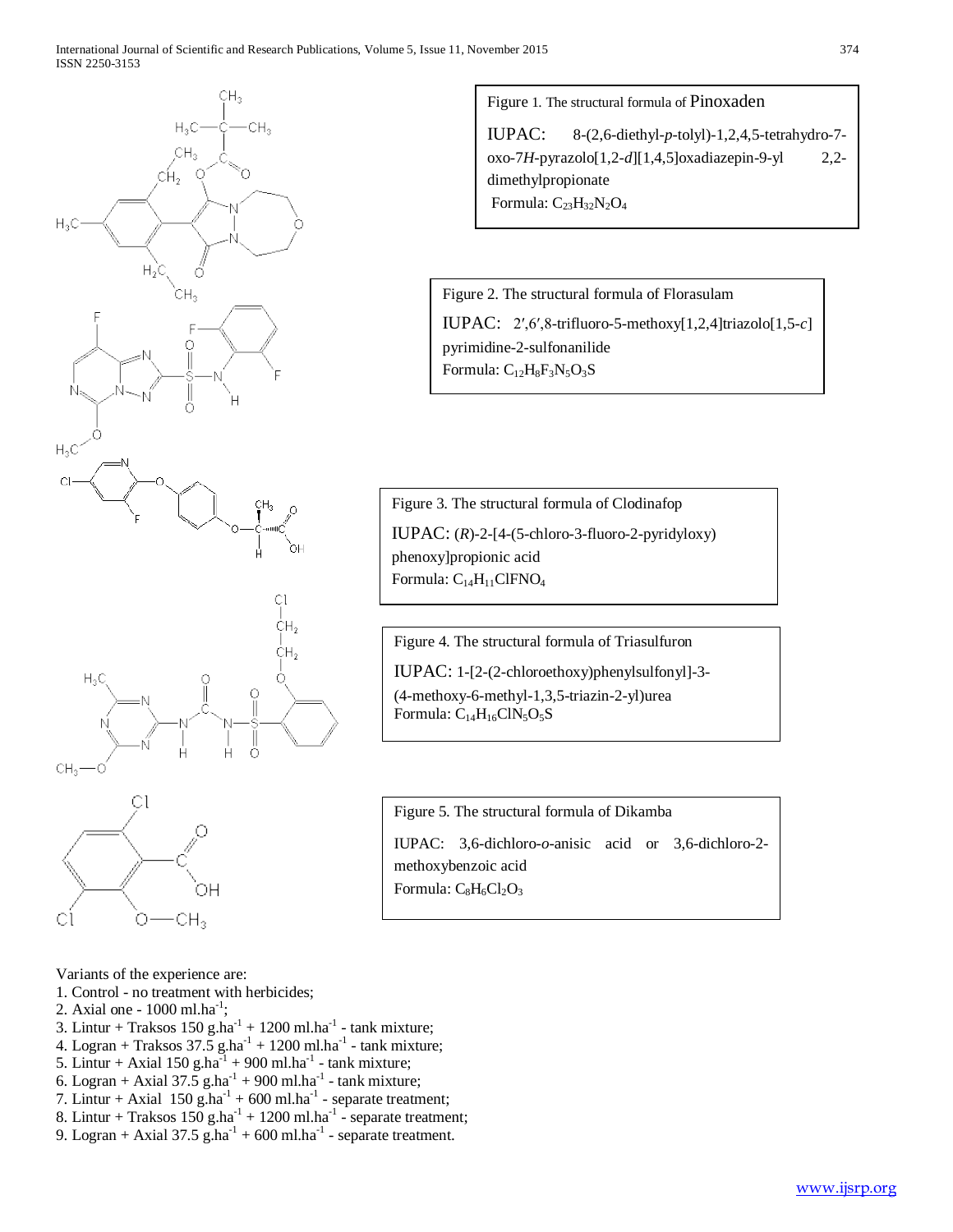10. Logran + Traksos 37.5 g.ha<sup>-1</sup> + 1200 ml.ha<sup>-1</sup> - separate treatment;

 Introduction of a reservoir mix means that the solution of plant protection chemicals is prepared together, i. e. the herbicides dissolved in a container and the treatment is carried out simultaneously. In separate treatment first herbicide is paidin Logran and Lintur after a week was treated with other preparation (Traksos and Axial), as set out in the methodology.

#### III. RESULTS AND DISCUSSION

 Important role in the cultivation of common wheat held conducting timely weed control, which are competitors of crops. Perennial broadleaf weeds in experience are represented by thistle, convolvulus, oak, milkweed. Annual broadleaf weeds are represented by Arthemis arvensis, Matricaria spp., Sinapis arvensis, Raphanus raphanistrum, Capsella bursa-pastoris,

Myagrumperfoliatum, Polygonum convolvulus, Stellaria media, Papaver rhoeas, Viola arvensis, Veronica hederifolia, Lamium purpureum. Cereal weeds met Avena fatua, Alopercurus myosurides, Lolium sp., Bromus arvensis. Treatment of weeds was held in methodology in the phase of stem of wheat.

Yields are the result of the influence of the year (complex climatic factors) and efficiency of the studied herbicides. In the second year of the field experience recorded higher yields. Herbicide mixture Traksos with Lintur provides high yields in both years, respectively 3180.1 kg.ha<sup>-1</sup> and 7569.9 kg.ha<sup>-1</sup> in Enola (Table. 1). Highest positive impact of imported products is noted in spray tank mixture Logran + Traksos in the second experimental year (167.1%) and the average for the period of study was 152.2%. In Illico treatment Axial one results in 41.1% yield increase compared to untreated control.

|                                                                                       | 2012      |               |        | 2013         |               | Average                       |               |
|---------------------------------------------------------------------------------------|-----------|---------------|--------|--------------|---------------|-------------------------------|---------------|
| <b>Variants</b>                                                                       | $kg.ha-1$ | $\frac{0}{0}$ |        | $kg.ha^{-1}$ | $\frac{0}{0}$ | $\text{kg.ha}^{\overline{1}}$ | $\frac{0}{0}$ |
| 1. Control - no treatment<br>with herbicides                                          | 2281.1    | 100.0         |        | 5231.5       | 100           | 3756.3                        | 100.0         |
| 2. Axial one $-1000$ ml.ha <sup>-1</sup>                                              | 2822.9    | 123.8         |        | 6618.2       | 126.5         | 4720.6                        | 125.7         |
| <b>Tank mixture</b>                                                                   |           |               |        |              |               |                               |               |
| Traksos<br>Lintur<br>3.<br>$+$<br>$150$ g.ha <sup>-1</sup> + 1200 ml.ha <sup>-1</sup> | 3180.8    | 139.4         |        | 7569.9       | 144.7         | 5375.4                        | 143.1         |
| Logran<br>4.<br>Traksos<br>$+$<br>37.5 g.ha <sup>-1</sup> + 1200 ml.ha <sup>-1</sup>  | 2689.2    | 117.9         |        | 8741.4       | 167.1         | 5715.3                        | 152.2         |
| $5.Lintur + Axial$<br>$150$ g.ha <sup>-1</sup> + 900 ml.ha <sup>-1</sup>              | 3138.4    | 137.7         |        | 6188.6       | 118.3         | 4663.5                        | 124.2         |
| Axial<br>6.<br>Logran<br>$+$<br>37.5 g.ha $^{-1}$ + 900 ml.ha <sup>-1</sup>           | 2549.0    | 111.7         |        | 6724.7       | 128.5         | 4638.9                        | 123.5         |
| <b>Separate treatment</b>                                                             |           |               |        |              |               |                               |               |
| 7. Lintur + Axial<br>150 g.ha <sup>-1</sup> + 600 ml.ha <sup>-1</sup>                 | 3281.6    | 143.9         | 5769.0 |              | 110.3         | 4525.3                        | 120.5         |
| 8. Lintur + Traksos<br>$150$ g.ha <sup>-1</sup> + 1200 ml.ha <sup>-</sup>             | 2921.8    | 128.1         | 5536.0 |              | 105.8         | 4228.9                        | 112.6         |
| 9. Logran + Axial<br>$37.5$ g.ha <sup>-1</sup> + 600 ml.ha <sup>-1</sup>              | 2708.3    | 118.7         | 6685.2 |              | 127.8         | 4696.8                        | 125.0         |
| 10. Logran + Traksos<br>37.5 g.ha <sup>-1</sup> + 1200 ml.ha <sup>-1</sup>            | 2561.0    | 112.3         | 5914.7 |              | 113.1         | 4237.9                        | 112.8         |

**Table I: Effect of some herbicidal mixtures on grain yield of variety Enola (average 2011/12 – 2012/13)**

 High results were obtained under the influence of the separate introduction of herbicides Axial + Lintur and Axial + Logran - 177.7% compared to the untreated control in the first year. Decoupling of the crop with Axial + Lintur average for the entire period contributed to obtain the highest yields - 128.2% (Table. 2).

 The analysis of the results obtained in studying the influence of some herbicide combinations on grain yield of variety Inzhenio show that the introduction of Axial + Lintur (separately) and Axial one contribute to obtain higher scores respectively 121.1% and 117.8% (Table. 3).

 The analysis of variance for the harvesting of grain found that the influence of variations in the test is 92.0% Enola of the total variance of the data shown in the differences  $r \leq 0.1\%$ (Table. 4). Years have the strongest influence on grain yield - 75.4%. It is conditioned by the unequal response options to changes in environmental conditions. The reason for the large differences in weather conditions during the years of the study. The strength of the effect of the herbicides was 10.4%. The influence of the two factors of experience - years and herbicides is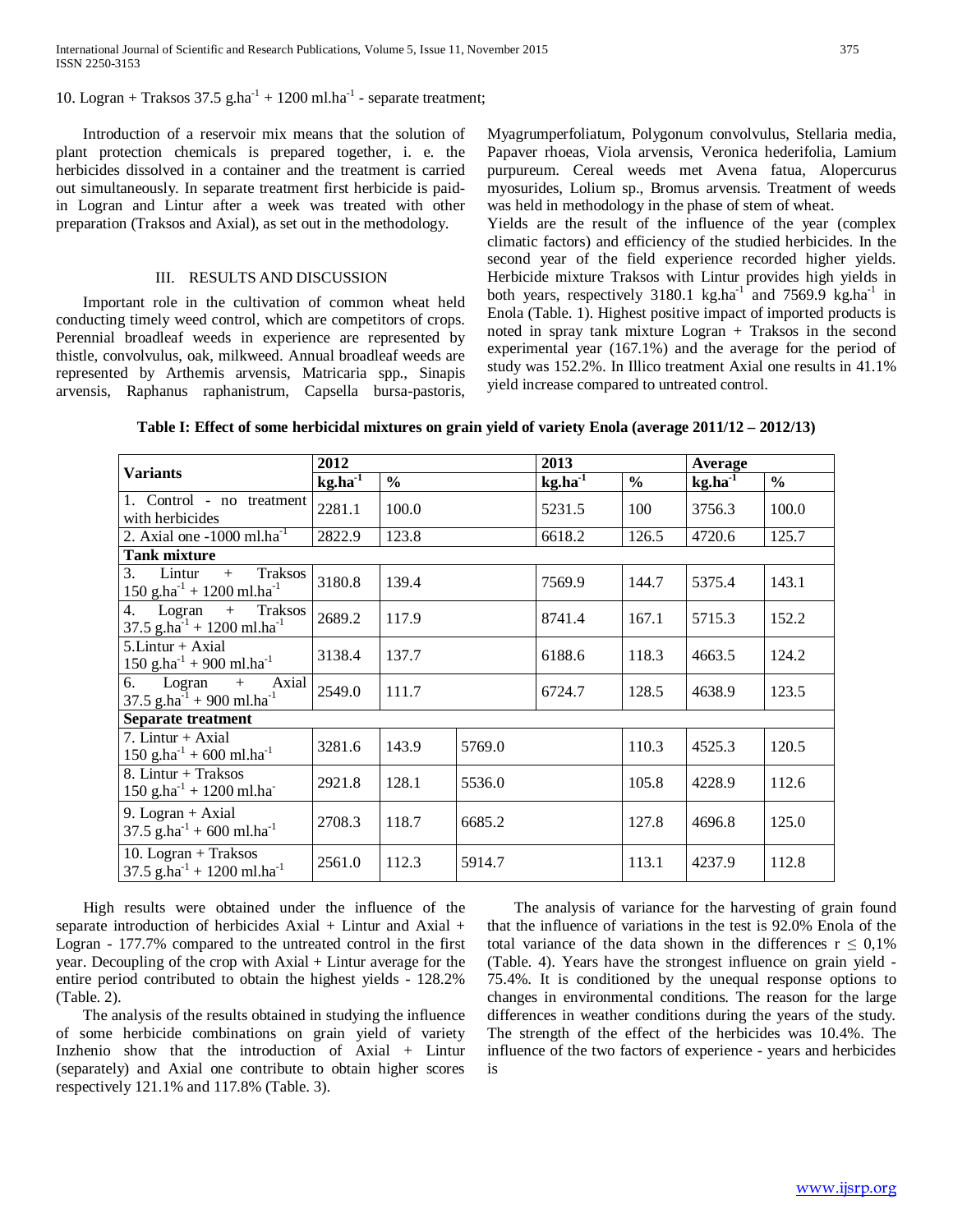|                                                                                            | 2012         |               | 2013         |               |                      |               |
|--------------------------------------------------------------------------------------------|--------------|---------------|--------------|---------------|----------------------|---------------|
| <b>Variants</b>                                                                            | $kg.ha^{-1}$ | $\frac{6}{6}$ | $kg.ha^{-1}$ | $\frac{0}{0}$ | Average<br>$kg.ha-1$ | $\frac{0}{0}$ |
| 1. Control - no treatment with<br>herbicides                                               | 3033.3       | 100.0         | 7110.7       | 100.0         | 5072.0               | 100.0         |
| 2. Axial one $-1000$ ml.ha <sup>-1</sup>                                                   | 4280.3       | 141.1         | 7744.5       | 108.9         | 6012.4               | 1118.5        |
| <b>Tank mixture</b>                                                                        |              |               |              |               |                      |               |
| 3.<br>Lintur<br><b>Traksos</b><br>$+$<br>150 g.ha <sup>-1</sup> + 1200 ml.ha <sup>-1</sup> | 4766.7       | 157.1         | 7912.1       | 111.3         | 6339.4               | 125.0         |
| 4.<br>Logran<br>Traksos<br>$+$<br>37.5 g.ha $^{-1}$ + 1200 ml.ha $^{-1}$                   | 4922.3       | 162.3         | 7475.0       | 105.1         | 6198.7               | 122.2         |
| $5.Lintur + Axial$<br>150 g.ha <sup>-1</sup> + 900 ml.ha <sup>-1</sup>                     | 4500.0       | 148.4         | 7521.2       | 105.8         | 6010.6               | 118.5         |
| Logran<br>Axial<br>6.<br>$+$<br>37.5 g.ha $^{-1}$ + 900 ml.ha <sup>-1</sup>                | 4430.6       | 146.1         | 7573.7       | 106.5         | 6002.2               | 118.3         |
| <b>Separate treatment</b>                                                                  |              |               |              |               |                      |               |
| 7. Lintur + Axial<br>$150$ g.ha <sup>-1</sup> + 600 ml.ha <sup>-1</sup>                    | 4983.3       | 164.3         | 7157.7       | 100.7         | 6070.5               | 119.7         |
| 8. Lintur + Traksos<br>$150$ g.ha <sup>-1</sup> + 1200 ml.ha <sup>-</sup>                  | 4779.4       | 157.6         | 7248.4       | 101.9         | 6013.9               | 118.6         |
| 9. Logran + Axial<br>$37.5$ g.ha <sup>-1</sup> + 600 ml.ha <sup>-1</sup>                   | 5391.2       | 177.7         | 7610.5       | 107.0         | 6500.9               | 128.2         |
| 10. Logran + Traksos<br>37.5 g.ha <sup>-1</sup> + 1200 ml.ha <sup>-1</sup>                 | 5391.2       | 177.7         | 7243.7       | 101.9         | 6317.5               | 124.6         |

**Table II: Effect of some herbicidal mixtures on grain yield of variety Illico**

# **Table III: Effect of some herbicidal mixtures on grain yield of variety Ingenio (average 2011/12 – 2012/13)**

|                                                                                       | 2012         |               | 2013      |               | Average   |               |
|---------------------------------------------------------------------------------------|--------------|---------------|-----------|---------------|-----------|---------------|
| <b>Variants</b>                                                                       | $kg.ha^{-1}$ | $\frac{0}{0}$ | $kg.ha-1$ | $\frac{0}{0}$ | $kg.ha-1$ | $\frac{0}{0}$ |
| 1. Control - no treatment<br>with herbicides                                          | 3179.3       | 100.0         | 7450.0    | 100.0         | 5314.7    | 100.0         |
| 2. Axial one $-1000$ ml.ha $^{-1}$                                                    | 3803.2       | 119.6         | 8718.5    | 117.0         | 6260.3    | 117.8         |
| <b>Tank mixture</b>                                                                   |              |               |           |               |           |               |
| 3.<br>Lintur<br>Traksos<br>$+$<br>$150$ g.ha <sup>-1</sup> + 1200 ml.ha <sup>-1</sup> | 3174.7       | 99.8          | 8782.2    | 117.9         | 5978.5    | 112.5         |
| 4.<br>Logran<br>Traksos<br>$+$<br>37.5 g.ha <sup>-1</sup> + 1200 ml.ha <sup>-1</sup>  | 3124.3       | 98.3          | 8866.1    | 119.0         | 5995.2    | 112.8         |
| $5.Lintur + Axial$<br>150 g.ha $^{-1}$ + 900 ml.ha $^{-1}$                            | 3674.7       | 115.6         | 8283.5    | 111.2         | 5979.1    | 112.5         |
| Logran<br>Axial<br>6.<br>$+$<br>37.5 g.ha <sup>-1</sup> + 900 ml.ha <sup>-1</sup>     | 3193.5       | 100.4         | 8119.2    | 109.0         | 5656.4    | 106.4         |
| Separate treatment                                                                    |              |               |           |               |           |               |
| 7. Lintur + Axial<br>150 g.ha <sup>-1</sup> + 600 ml.ha <sup>-1</sup>                 | 2680.4       | 84.3          | 8502.1    | 114.1         | 5591.3    | 105.2         |
| 8. Lintur + Traksos<br>150 g.ha $^{-1}$ + 1200 ml.ha $^{-}$                           | 3557.1       | 111.9         | 7939.5    | 106.6         | 5748.3    | 108.2         |
| 9. Logran + Axial<br>37.5 g.ha <sup>-1</sup> + 600 ml.ha <sup>-1</sup>                | 4550.0       | 143.1         | 8326.1    | 111.8         | 6438.1    | 121.1         |
| 10. Logran + Traksos<br>37.5 g.ha <sup>-1</sup> + 1200 ml.ha <sup>-1</sup>            | 3374.3       | 106.1         | 8210.5    | 110.2         | 5792.4    | 109.0         |

very well demonstrated in  $r \le 0.1$ %. There is an interaction of the herbicide with the terms of years  $(A \times B)$  - 6.2 %. It has been shown in differences  $r \le 5\%$ .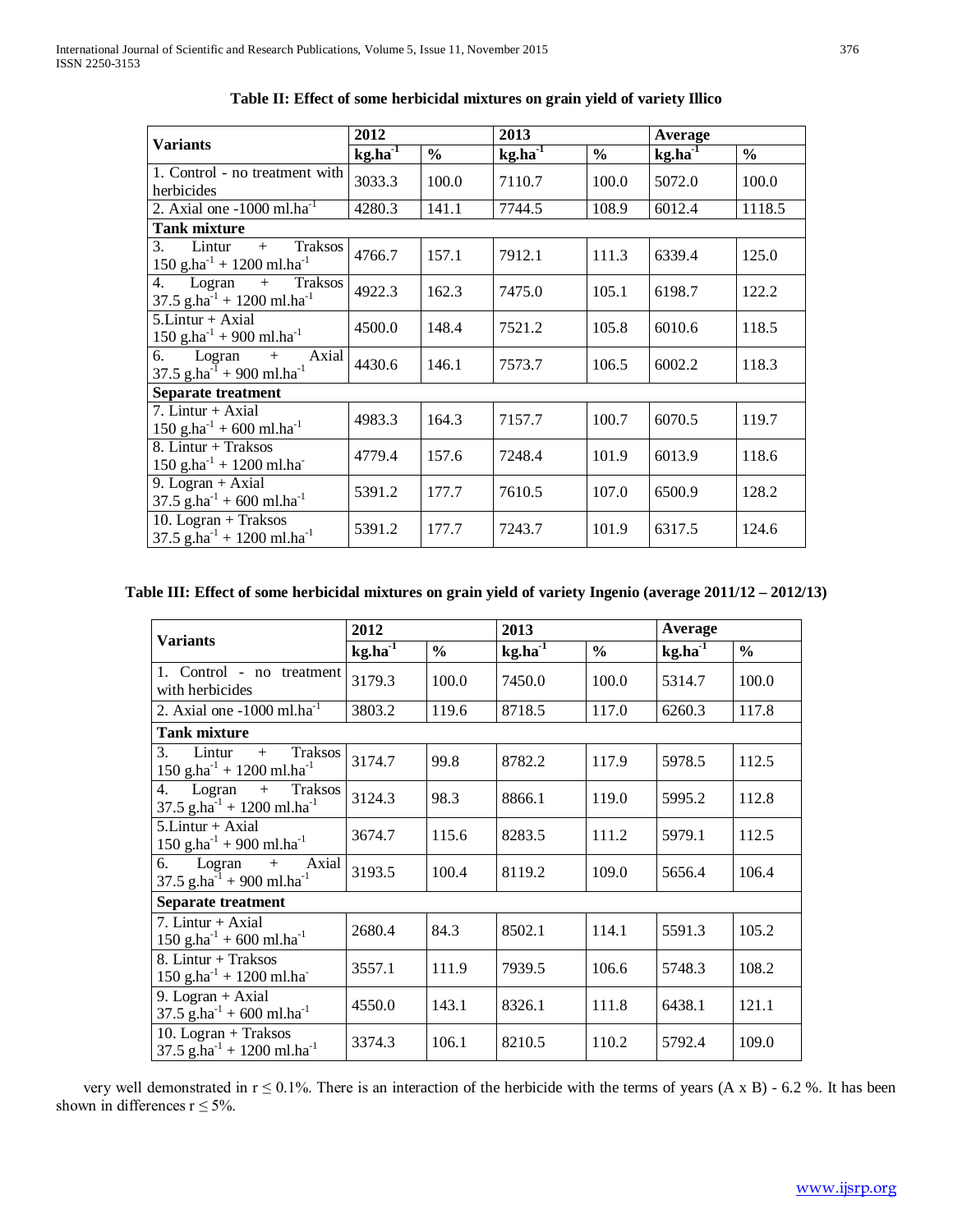| Source of variation   | of<br>Degrees<br>freedom | Sum of squares | Influence of factor,<br>$\%$ | Mean squares |
|-----------------------|--------------------------|----------------|------------------------------|--------------|
| Total                 | 89                       | 2442           | 100                          |              |
| Tract of land         | 2                        | 1408           | 5.7                          | $6.5**$      |
| Variants              | 29                       | 2462           | 92.0                         | 77872.6***   |
| Factor A - Years      | 2                        | 2036           | 75.4                         | 941567.9***  |
| Factor B - herbicides | 9                        | 2546           | 10.4                         | 26163.7***   |
| $A \times B$          | 18                       | 1510           | 6.2                          | 7761.0***    |
| Pooled error          | 58                       | 6272           | 2.3                          | 106.1        |

# **Table IV: Analysis of variance for common wheat variety Enola**

In Iliko the factor of the year is 79.6%, while the impact of herbicides was 9.0% at  $r \le 0.1$  warranted (Table. 5).

# **Table V: Analysis of variance for common wheat variety Illico**

| Source of variation   | of<br>Degrees<br>freedom | Sum of squares | Influence of factor,<br>$\%$ | Mean squares |
|-----------------------|--------------------------|----------------|------------------------------|--------------|
| Total                 | 89                       | 1378           | 100                          |              |
| Tract of land         | ∠                        | 18176          | 8.5                          | 9088.0***    |
| Variants              | 29                       | 1388           | 90.0                         | 4752031.0*** |
| Factor A - Years      |                          | 1192           | 79.6                         | $55604.7***$ |
| Factor B - herbicides | 9                        | 1243           | 9.0                          | 1287.9***    |
| $A \times B$          | 18                       | 60999968       | 1.4                          | $315.9***$   |
| Pooled error          | 58                       | 62208          | 1.5                          | 1072.6       |

 The reason for the large differences in weather conditions during the two years of the study. Complex influence factors was only 1.4% in proven r≤0,1. Analysis of variance in Indzhenio found that the influence of test options is 97.2% of the total variance of the data shown in differences r≤0,1%. The influence of the years most 93.3% (Table. 6).

# **Table VI: Analysis of variance for common wheat variety Ingenio**

| Source of variation   | of<br>Degrees<br>freedom | Sum of squares | Influence<br>of<br>factor, % | Mean squares |
|-----------------------|--------------------------|----------------|------------------------------|--------------|
| Total                 | 89                       | 3731           | 100                          |              |
| Tract of land         |                          | 2304           | 1.5                          | 1152.0       |
| Variants              | 29                       | 3730           | 97.2                         | 5875.7***    |
| Factor A - Years      |                          | 3581           | 93.3                         | 81805.9***   |
| Factor B - herbicides | Q                        | 8723712        | 2.3                          | 442.8***     |
| $A \times B$          | 18                       | 61283384       | 1.6                          | $155.5***$   |
| Pooled error          | 58                       | 126976         | 1.3                          | 2189.2       |

 It is conditioned by the unequal response options to changes in environmental conditions. The strength of the effect of the herbicides was 2.3%. The influence of the two factors of experience - years and herbicides is very well demonstrated in  $r \le 0.1$ %. There is an interaction of the herbicide with the terms of years  $(A \times B) - 1.6\%$ .

## **Table VII: Stability parameters in some herbicide combinations for common wheat variety Enola with relation to years**

| Variants                                     | x      | $\sigma_i$ | $S_i^2$  | $W_i$    | $YS_i$ |
|----------------------------------------------|--------|------------|----------|----------|--------|
| 1. Control - no treatment with<br>herbicides | 3757.3 | 429211.3** | $-131.3$ | 853154.9 | $-10$  |
| 2. Axial one $-1000$ ml.ha <sup>-1</sup>     | 4720.5 | $-96159.3$ | 7.9      | 12562.0  |        |
| Tank mixture                                 |        |            |          |          |        |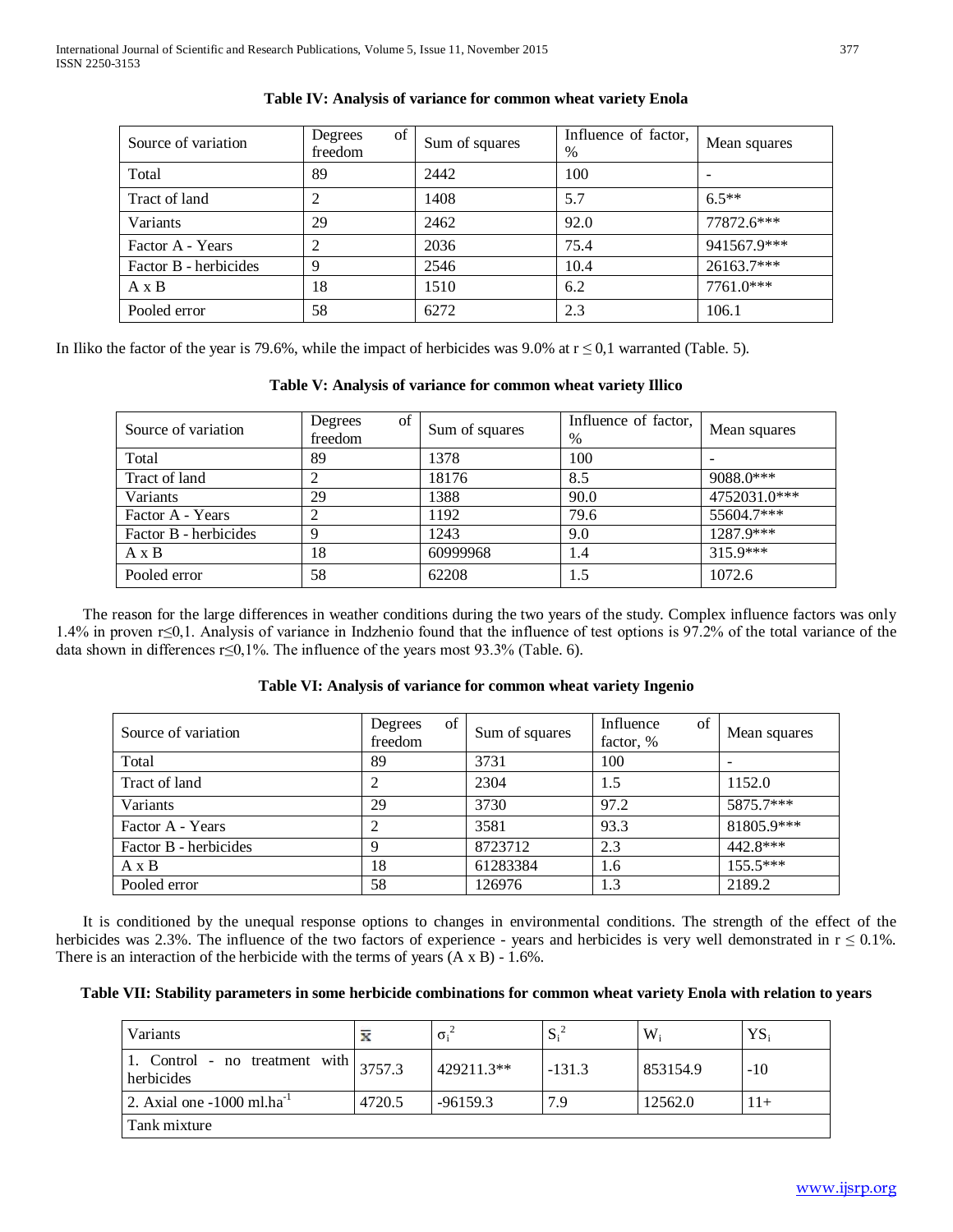International Journal of Scientific and Research Publications, Volume 5, Issue 11, November 2015 378 ISSN 2250-3153

| $3.$ Lintur + Traksos<br>150<br>$g.ha^{-1} + 1200$ ml.ha <sup>-1</sup>          | 5375.3 | 335750.8**   | 87.9      | 703618.1  | $4+$  |
|---------------------------------------------------------------------------------|--------|--------------|-----------|-----------|-------|
| 4.<br><b>Traksos</b><br>Logran<br>$+$<br>37.5 g.ha $^{-1}$ + 1200 ml.ha $^{-1}$ | 5715.3 | 5062001**    | 383.8     | 8265618.0 | $5+$  |
| $5.Lintur + Axial$<br>$150$ g.ha <sup>-1</sup> + 900 ml.ha <sup>-1</sup>        | 4661.8 | 297506.3**   | $-8.3$    | 642428.8  | $1+$  |
| Logran<br>Axial<br>6.<br>$+$<br>37.5 $g.ha^{-1} + 900$ ml.ha <sup>-1</sup>      | 4636.9 | $104262.0**$ | 55.9      | 333236.0  | $-5$  |
| Separate treatment                                                              |        |              |           |           |       |
| 7. Lintur $+$ Axial<br>$150$ g.ha <sup>-1</sup> + 600 ml.ha <sup>-1</sup>       | 4525.3 | 1284858**    | $-137.0$  | 2222190.0 | $-7$  |
| 8. Lintur + Traksos<br>$150$ g.ha <sup>-1</sup> + 1200 ml.ha <sup>-</sup>       | 4228.9 | 1010566**    | $-127.6$  | 1783323.0 | $-8$  |
| 9. Logran + Axial<br>$37.5$ g.ha <sup>-1</sup> + 600 ml.ha <sup>-1</sup>        | 4696.8 | $-34326.7$   | 27.6      | 111494.1  | $10+$ |
| 10. Logran + Traksos<br>37.5 g.ha <sup>-1</sup> + 1200 ml.ha <sup>-1</sup>      | 4236.5 | -72828.0     | 19657.0** | 49892.1   | $-1$  |

 The parameters for determining the technological value and stability of the embodiments are presented in tables 7, 8 and 9. On the basis of the demonstrated interactions between factors year and herbicide combination, was assessed the stability of the occurrence of each of the options. Variance are calculated stability  $\sigma i^2$  and  $Si^2$  by Shukla, Wi ecovalence in Wricke and stability criterion of YSi by Kang. Variance stability ( $\sigma$ i<sup>2</sup> and Si<sup>2</sup>) by Shukla, who reported linear and nonlinear interactions unidirectional assess the stability of the options. These variants, which show low values are considered to be more stable, because they interfere less with the environmental conditions. In ecovalence by Wricke, the higher are the values of the index, the more unstable is the version.

In Enola variance  $\sigma i^2$  stability and  $Si^2$  by Shukla and ecovalence by Wricke show that highly stable variants is tank mixed with Traksos + Logran. The first three parameters indicate any tank mix as a highly stable. Synthesis criterion for stability of YSi by Kang, taking into account both the stability and value

of production, gave a negative assessment of the reservoir mixture Logran  $+$  Axial (-5) and praised the separate treatment Lintur + Axial (10+). Herbicide Axial one also gets high complex assessment  $(11 +)$  for technological stability of yields. According Synthesis criterion for stability of YSi by Kang, in the buttonhole, most technologically valuable options appear with the participation of herbicides  $Limit + Traksos$  (tank mixture) - $5+$  and Axial + Lintur (separate treatment) - 4+.

Variance are calculated stability  $\sigma$ <sup>2</sup> and S<sup>2</sup> by Shukla, Wi ecovalense in Wricke and stability criterion of YSi by Kang. According to the first parameter most stable options appear with the lowest values. Of the attached table 9 can see that variants involving preparation Axial one tank mixtures Logran + Axial and Lintur + Traksos and separate treatment of Lintur + Traksos feature lows. This makes these embodiments stable. The most unstable outlines options by applying a tank mixture Logran + Traksos. Indicator of YSi by Kang technologically most valuable is the herbicide Axial one  $(12 +)$ .

|  |  | Table VIII: Stability parameters in some herbicide combinations for common wheat variety Illico with relation to years |  |
|--|--|------------------------------------------------------------------------------------------------------------------------|--|
|  |  |                                                                                                                        |  |

| Variants                                                                                                 |        | $\sigma_i^2$ | $S_i^2$ | $W_i$     | $YS_i$ |
|----------------------------------------------------------------------------------------------------------|--------|--------------|---------|-----------|--------|
| 1. Control - no treatment with<br>herbicides                                                             | 5072.0 | 1439957**    | 0.5     | 2371695.0 | $-10$  |
| 2. Axial one $-1000$ ml.ha <sup>-1</sup>                                                                 | 6012.3 | 346860.7**   | 0.2     | 622741.1  | -6     |
| Tank mixture                                                                                             |        |              |         |           |        |
| 3 <sub>1</sub><br><b>Traksos</b><br>Lintur<br>$+$<br>$150$ g.ha <sup>-1</sup> + 1200 ml.ha <sup>-1</sup> | 6339.4 | 57177.1**    | $-0.2$  | 159247.5  | $4+$   |
| 4. Logran + Traksos<br>37.5<br>$g.ha^{-1} + 1200$ ml.ha <sup>-1</sup>                                    | 6198.7 | 24616.4**    | 0.1     | 107180.3  | $2+$   |
| $5.Lintur + Axial$<br>$150$ g.ha <sup>-1</sup> + 900 ml.ha <sup>-1</sup>                                 | 6007.3 | -4378.2      | 20.6    | 60757.3   | $1+$   |
| 6.<br>Axial<br>Logran<br>$+$<br>37.5 g.ha $^{-1}$ + 900 ml.ha <sup>-1</sup>                              | 6002.2 | 55534.8**    | 0.3     | 156619.8  | $-9$   |
| Separate treatment                                                                                       |        |              |         |           |        |
| 7. Lintur + Axial<br>150 g.ha <sup>-1</sup> + 600 ml.ha <sup>-1</sup>                                    | 6070.5 | 348360.5**   | $-4.6$  | 625140.9  | $1+$   |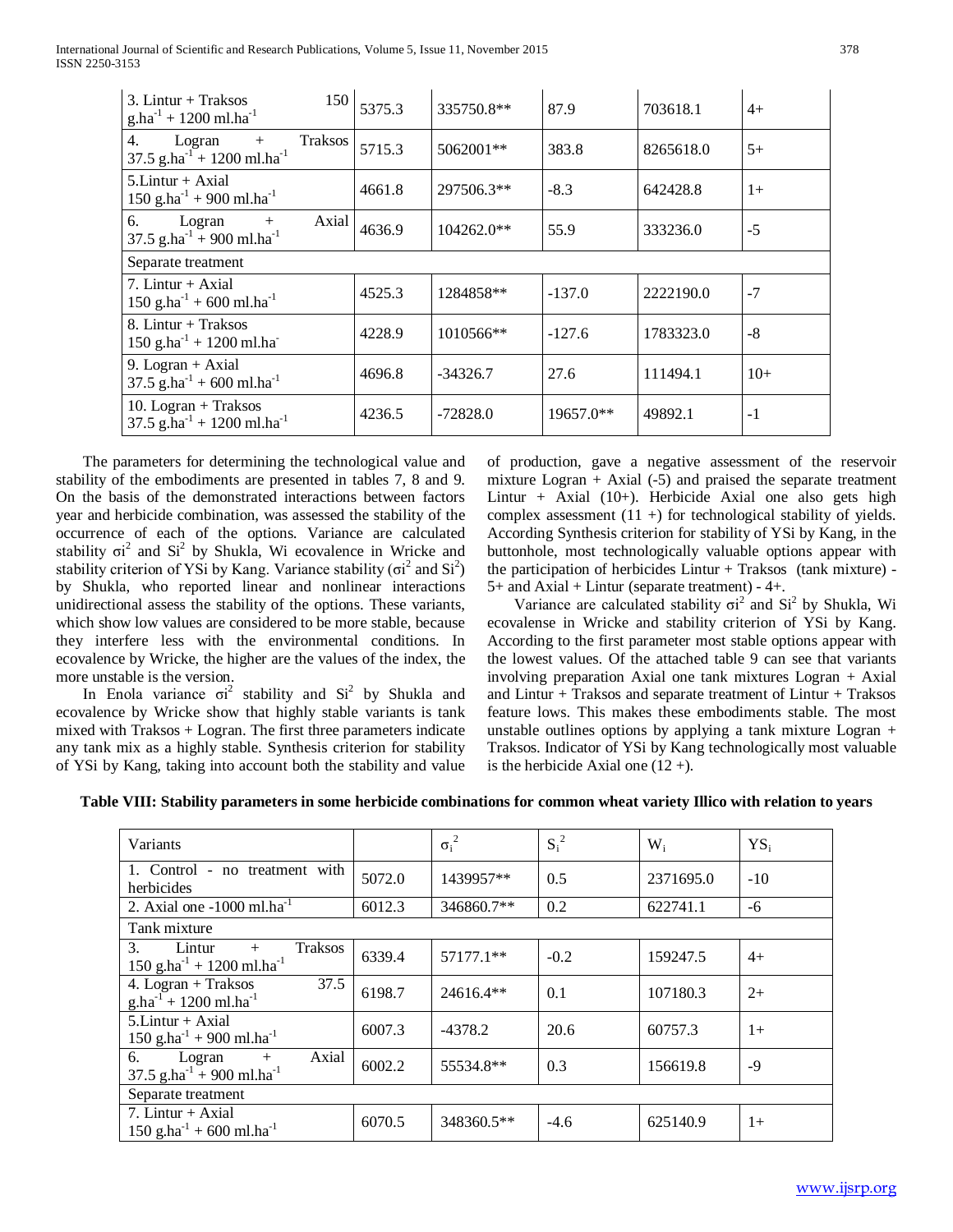| 8. Lintur + Traksos<br>$150$ g.ha <sup>-1</sup> + 1200 ml.ha <sup>-1</sup>   | 6013.9 | 73129.0**  | 1.6    | 184770.4  | -5   |
|------------------------------------------------------------------------------|--------|------------|--------|-----------|------|
| 9. Logran + Axial<br>$37.5$ g.ha <sup>-1</sup> + 600 ml.ha <sup>-1</sup>     | 6540.9 | 211801.8** | 6.4    | 406646.9  | $5+$ |
| 10. Logran + Traksos<br>$37.5$ g.ha <sup>-1</sup> + 1200 ml.ha <sup>-1</sup> | 6317.4 | 835148.3** | $-0.2$ | 1403998.0 | $3+$ |

**Table IX: Stability parameters in some herbicide combinations for common wheat variety Ingenio with relation to years**

| Variants                                                                             |        | $\sigma_i^2$ | $S_i^2$ | $W_i$     | $YS_i$ |
|--------------------------------------------------------------------------------------|--------|--------------|---------|-----------|--------|
| 1. Control - no treatment with<br>herbicides                                         | 5314.7 | $31.3**$     | 2.0     | 569035.6  | $-10$  |
| 2. Axial one $-1000$ ml.ha <sup>-1</sup>                                             | 6260.8 | $-41789.4$   | 1.2     | 1233.9    | $12+$  |
| Tank mixture                                                                         |        |              |         |           |        |
| Lintur<br>Traksos<br>3.<br>$+$<br>150 g.ha <sup>-1</sup> + 1200 ml.ha <sup>-1</sup>  | 5978.5 | 4444629**    | 1.2     | 779503.3  | $1+$   |
| Traksos<br>4.<br>Logran<br>$+$<br>37.5 g.ha <sup>-1</sup> + 1200 ml.ha <sup>-1</sup> | 5995.2 | 643063.9**   | 7.8     | 1096999.0 | $3+$   |
| $5.Lintur + Axial$<br>150 g.ha <sup>-1</sup> + 900 ml.ha <sup>-1</sup>               | 5989.1 | 40592.4**    | 3.0     | 133044.8  | $2+$   |
| Logran<br>6.<br>Axial<br>$+$<br>37.5 g.ha $^{-1}$ + 900 ml.ha <sup>-1</sup>          | 5656.3 | $-41128.7$   | 1.2     | 2290.9    | $1+$   |
| Separate treatment                                                                   |        |              |         |           |        |
| 7. Lintur + Axial<br>150 g.ha <sup>-1</sup> + 600 ml.ha <sup>-1</sup>                | 5591.3 | 777165.8**   | 1.1     | 1311562.0 | $-9$   |
| 8. Lintur + Traksos<br>$150$ g.ha <sup>-1</sup> + 1200 ml.ha <sup>-</sup>            | 5748.3 | 195787.1**   | 2.6     | 381356.3  | $-7$   |
| 9. Logran + Axial<br>37.5 g.ha <sup>-1</sup> + 600 ml.ha <sup>-1</sup>               | 6438.1 | 1113616**    | 2.4     | 1849882.0 | $5+$   |
| 10. Logran + Traksos<br>37.5 g.ha <sup>-1</sup> + 1200 ml.ha <sup>-1</sup>           | 5792.4 | $-40177.3$   | 1.6     | 3813.2    | $2+$   |

### IV. CONCLUSIONS

 As a result of the field study found that treatment with tank mixtures of Logran + Traksos and Lintur + Traksos provide higher yields - in Enola 52.2% and 43.1%, in Illico 22.2% and 25.0% and Ingenio and 12.5 - 12.8% when compared with the untreated control. The data show that good results are obtained and introduction of a herbicide Axial one respectively 17.8%, 18.5% and 25.7%.

 Synthesis criterion for stability of YSi by Kang, taking into account both the stability and value of production, gave a negative assessment of the reservoir mixture Logran + Axial (-5) and praised the decoupling  $Limit + Axial$ . Herbicide Axial one was highly complex assessment for technological stability of yields.

#### **REFERENCES**

- [1] Tsenov N., Kostov K., Todorov I., Panaiotov I., Stoeva I., Atatnasova D., Mankovski I. and Chamurliyski P. Field Crops Studies, 5, (2), (2009), 261- 273.
- [2] Ilieva D. Scientific Works of the University, 50, (2011), Series 1.1
- [3] Ivanova A. and Tzeno N. Field Crops Studies, 5, (2009), 173-182.
- [4] Stoeva, I., Chamurliyski P. and Tsenov, N. Field Crops Studies, 5, (2), (2009), 253-260.
- [5] Vulchev N. Plant Science, 24, (12), (1987), 19-23.
- [6] Panayotova G. and Dechev D. Bulgarian Journal of Agricultural Science, 9, (2003), 173-178. 2003.
- [7] Panayotova G., Dechev D. and Valkova N. Proc. IV International Eco-Conference® on Safe Food, Ekoloski Pokret Grada Novi Sad, Serbia, 20- 23 September (2006), 381-386.
- [8] Delchev G. and Nenkova, D. Plant Science, 47 (4), (2010), 351-356.
- [9] Bazitov R., Ganchev G., Bazitov V. and Michailova M. Science & Technologies, 6, (2010), 205-208.
- [10] Velichkova K., Pavlov D., Ninova D. Agricultural science and technology,  $4$  (2), (2012), 166 – 171.
- [11] Koteva V. and Bazitov R. Soil Science, Agrochemistry and Ecology, 3, ( 2013), 32 -39.
- [12] Heard M., Hawes C. and Champion C. Philosophical transactions of the royal society of London Series Biological Science, 358, (2003),1833-1846.
- [13] Delchev G. Plant Science, 47 (1), (2010), 78-82.
- [14] Delchev G. Plant Science, 49 (1):59-64, 2012.
- [15] Delchev G. Journal of International Scientific Publications: Ecology and Safety, 6 (2), (2012), 338-347.
- [16] Gerdgikova M., Videva M. and Georgiev M. Science & Technologies, 6,(2011), 150-153.
- [17] Kuneva V., Matev A. and Kalaidjieva R. Plant science, 7, (1), (2015), 29-35.
- [18] Kuneva V. and Bazitov R. Science & Technologies, 6,(2015), 137-140.

#### **AUTHORS**

**First Author** – **L. K. Dospatliev**, M.Sc., Ph.D. (Chemist), Associate Professor, Department of Pharmacology, Animal